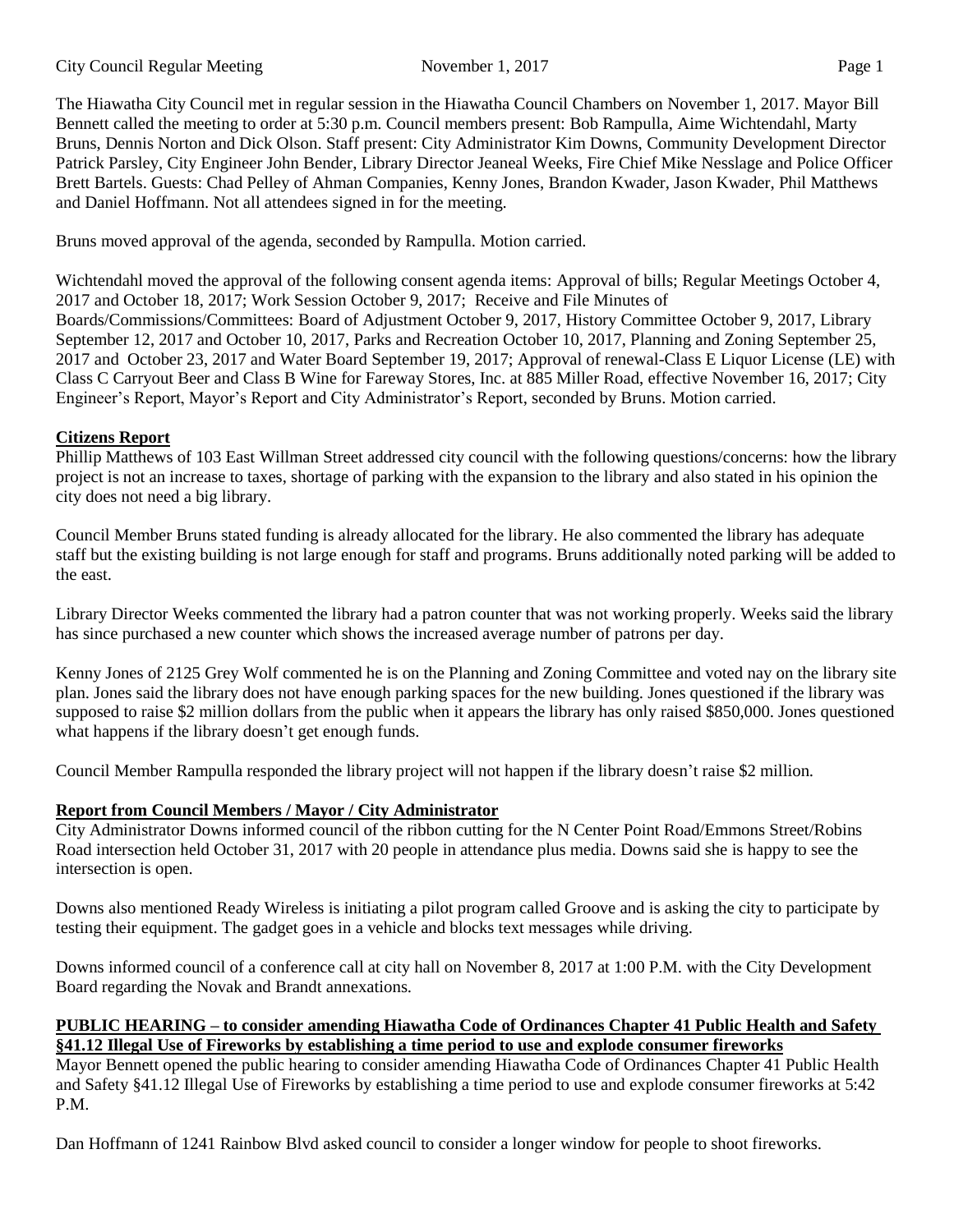Phil Matthews of 103 East Willman Street inquired about the time period for shooting fireworks and the need to increase police enforcement.

City Administrator Downs explained staff initially wanted to mirror the city of Marion's time frame for shooting fireworks. During session Marion city council amended their ordinance to allow shooting of fireworks as follows; July 4<sup>th</sup> from 12:00 P.M. to 11:00 P.M. and December  $31<sup>st</sup>$  from 6:00 P.M. to 12:30 A.M. on January  $1<sup>st</sup>$ .

Downs asked council to consider changing the Hiawatha ordinance to reflect the same time period as Marion to maintain uniformity between the communities.

Mayor Bennett added increasing police enforcement is not going to help because the people who are shooting the fireworks would be gone before police arrived on scene.

No additional written or public comments were received at or prior to the public hearing. Public Hearing closed at 5:47 P.M.

Olson moved amending ordinance to change the time period to use and explode consumer fireworks during the following designated times July 4<sup>th</sup> from 12:00 P.M. to 11:00 P.M. and December 31<sup>st</sup> from 6:00 P.M. to 12:30 A.M. on January 1<sup>st</sup>. Olson further moved the 1st Reading of ORDINANCE #885 amending Hiawatha Code of Ordinances Chapter 41 Public Health and Safety §41.12 Illegal Use of Fireworks by establishing a time period to use and explode consumer fireworks, *seconded by Rampulla. Roll call vote: AYES: Norton, Olson, Wichtendahl, Rampulla. NAYS: Bruns. ABSENT: None. Motion carried.*

*Olson moved to waive the 2nd and 3rd readings of ORDINANCE #885, seconded by Wichtendahl. Motion carried.*

*Wichtendahl moved the adoption of ORDINANCE #885 amending Hiawatha Code of Ordinances Chapter 41 Public* Health and Safety §41.12 Illegal Use of Fireworks by establishing a time period to use and explode consumer fireworks, *seconded by Rampulla. Roll call vote: AYES: Olson, Wichtendahl, Bruns, Rampulla, Norton. NAYS: None. ABSENT: None. ORDINANCE #885 adopted.*

## **PUBLIC HEARING – to consider amending Hiawatha Code of Ordinances Chapter 160 Fire Code §160.35 Seizure of Fireworks by adding a reference other City code chapters that provide regulations on fireworks**

Mayor Bennett opened the public hearing to consider amending Hiawatha Code of Ordinances Chapter160 Fire Code §160.35 Seizure of Fireworks by adding a reference other City code chapters that provide regulations on fireworks at 5:48 P.M.

No written or public comments were received at or prior to the public hearing. Public Hearing closed at 5:50 P.M.

*Wichtendahl moved the 1st Reading of ORDINANCE #886 amending Hiawatha Code of Ordinances Chapter160 Fire* Code §160.35 Seizure of Fireworks by adding a reference other City code chapters that provide regulations on fireworks, *seconded by Bruns. Roll call vote: AYES: Rampulla, Wichtendahl, Norton, Bruns, Olson. NAYS: None. ABSENT: None. Motion carried.*

*Norton moved to waive the 2nd and 3rd readings of ORDINANCE #886, seconded by Bruns. Motion carried.*

*Rampulla moved the adoption of ORDINANCE #886 amending Hiawatha Code of Ordinances Chapter160 Fire Code* §160.35 Seizure of Fireworks by adding a reference other City code chapters that provide regulations on fireworks, *seconded by Norton. Roll call vote: AYES: Bruns, Rampulla, Olson, Wichtendahl, Norton. NAYS: None. ABSENT: None. ORDINANCE #886 adopted.*

## **PUBLIC HEARING – on the proposal to enter into a Development Agreement with Peck's Landing, LLC (First Addition)**

Mayor Bennett opened the public hearing on the proposal to enter into a Development Agreement with Peck's Landing, LLC (First Addition) at 5:51 P.M.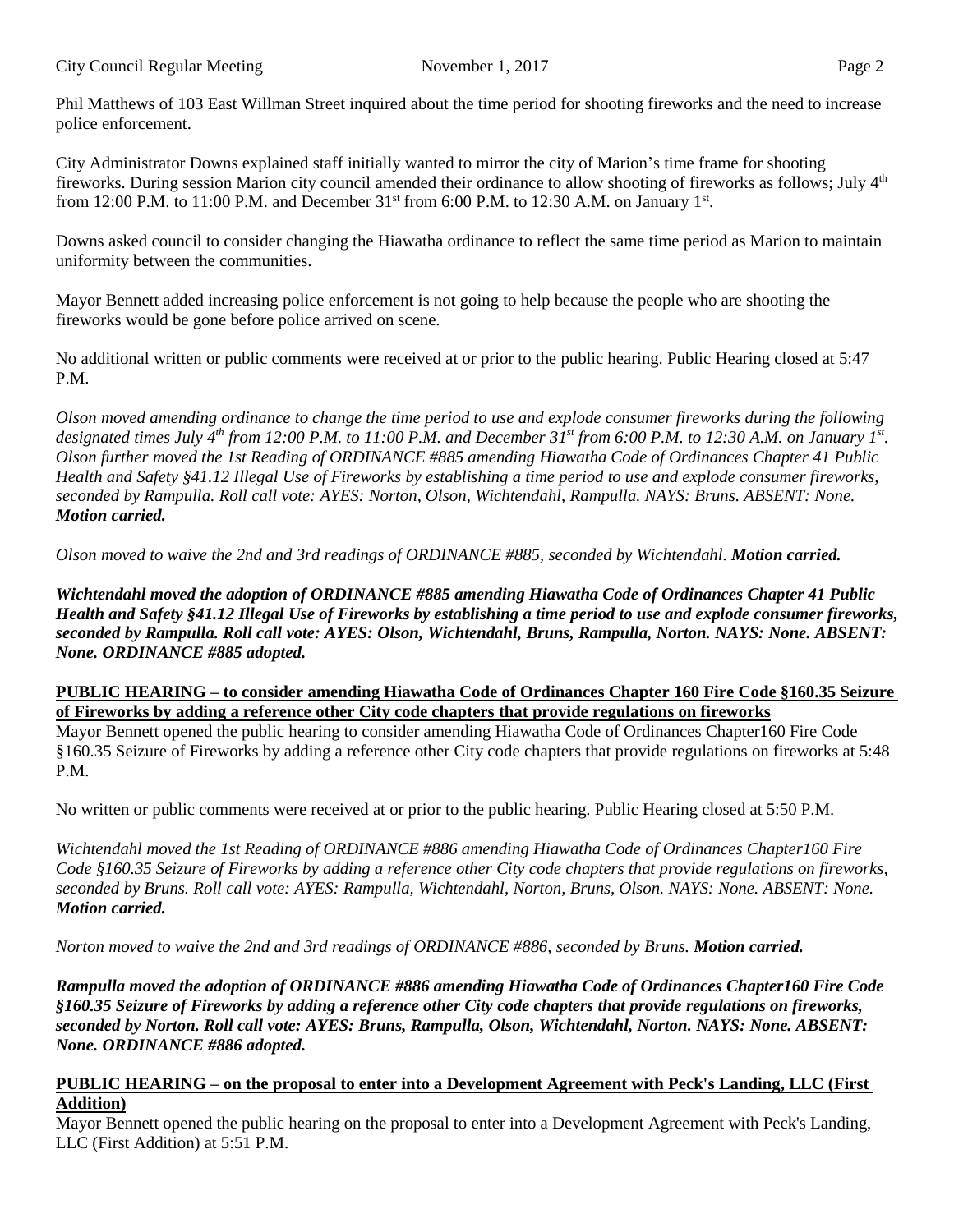Chad Pelley of Ahman Companies informed council construction has started on the first two buildings. Pelley commented three neighbors have called to inquire on the removal of trees.

No additional written or public comments were received at or prior to the public hearing. Public Hearing closed at 5:53 P.M.

Olson presented RESOLUTION #17-200 approving and authorizing execution of a six (6) year Development Agreement by and between the City of Hiawatha and Peck's Landing, LLC (First Addition), seconded by Bruns. Roll call vote: Rampulla, Wichtendahl, Olson, Bruns, Norton. **RESOLUTION #17-200 adopted.**

Bruns presented RESOLUTION #17-201 approving Final Plat for Peck's Landing First Addition and authorizing execution of a Development Agreement by and between the City of Hiawatha and Peck's Landing, LLC, seconded by Norton. Roll call vote: AYES: Wichtendahl, Norton, Olson, Bruns, Rampulla. NAYS: None. ABSENT: None. **RESOLUTION #17-201 adopted.**

## **Approving Final Plat for Tower Commerce Center Sixteenth Addition and authorizing execution of a Development Agreement by and between the City of Hiawatha and Tower Commerce Center, Inc.**

Rampulla presented RESOLUTION #17-202 approving Final Plat for Tower Commerce Center Sixteenth Addition and authorizing execution of a Development Agreement by and between the City of Hiawatha and Tower Commerce Center, Inc., seconded by Wichtendahl. Roll call vote: AYES: Olson, Rampulla, Wichtendahl, Norton, Bruns. NAYS: None. ABSENT: None. **RESOLUTION #17-202 adopted.**

# **Approving the appointment of one (1) Volunteer Firefighter/EMT: Martin Rounds**

*Bruns moved approval of the appointment of one (1) Volunteer Firefighter/EMT: Martin Rounds, seconded by Olson. Motion carried.*

# **150 W Willman Street – Hiawatha Public Library**

Council Member Wichtendahl asked why this item is on the agenda before the vote on the referendum. Wichtendahl expressed concern about the public perception of rushing to approve the site plan before residents vote.

City Administrator Downs commented there is a need to determine if the building expansion fits the space and if it meets the design guidelines.

Community Development Director Parsley stated the location is specific to CPR 1 Zones and needs to go through council for design approval because of the CPR district. Parsley said the project would have to go through this process eventually and this action confirms it is possible to build on the current site.

Bruns presented RESOLUTION #17-203 approving the conceptual site plan including proposed building design, parking, landscaping, green space, building elevations and setbacks for a new commercial building on the property located at 150 W Willman Street to the Hiawatha Design Guidelines, as submitted by Fusion Architects, Inc., seconded by Norton. Roll call vote: AYES: Olson, Bruns, Rampulla, Norton. NAYS: Wichtendahl. ABSENT: None. **RESOLUTION #17-203 adopted.**

#### 2017-2018 Boyson Road Capacity Improvements Project at North Center Point Road and I-380 – Change Order #3 Wichtendahl presented RESOLUTION #17-204 approving (Balancing) Change Order #3 for the 2017 Boyson Road Capacity Improvements Project at North Center Point Road and I-380 with Rathje Construction Co., of Marion, IA, with a decrease in contract amount of (\$3,692.40), resulting in a revised total project contract amount of \$68,060.62, seconded by Bruns. Roll call vote: AYES: Bruns, Olson, Wichtendahl, Norton, Rampulla. NAYS: None. ABSENT: None.

## **RESOLUTION #17-204 adopted.**

# **2017-2018 Boyson Road Capacity Improvements Project at North Center Point Road and I-380 – Accepting Project**

Bruns presented RESOLUTION #17-205 accepting the public improvement contract work in connection with the 2017- 2018 Boyson Road Capacity Improvements Project at North Center Point Road and I-380, and directing the City Engineer to sign the Certification of Completion, seconded by Norton. Roll call vote: AYES: Rampulla, Olson, Norton, Wichtendahl, Bruns. NAYS: None. ABSENT: None. **RESOLUTION #17-205 adopted.**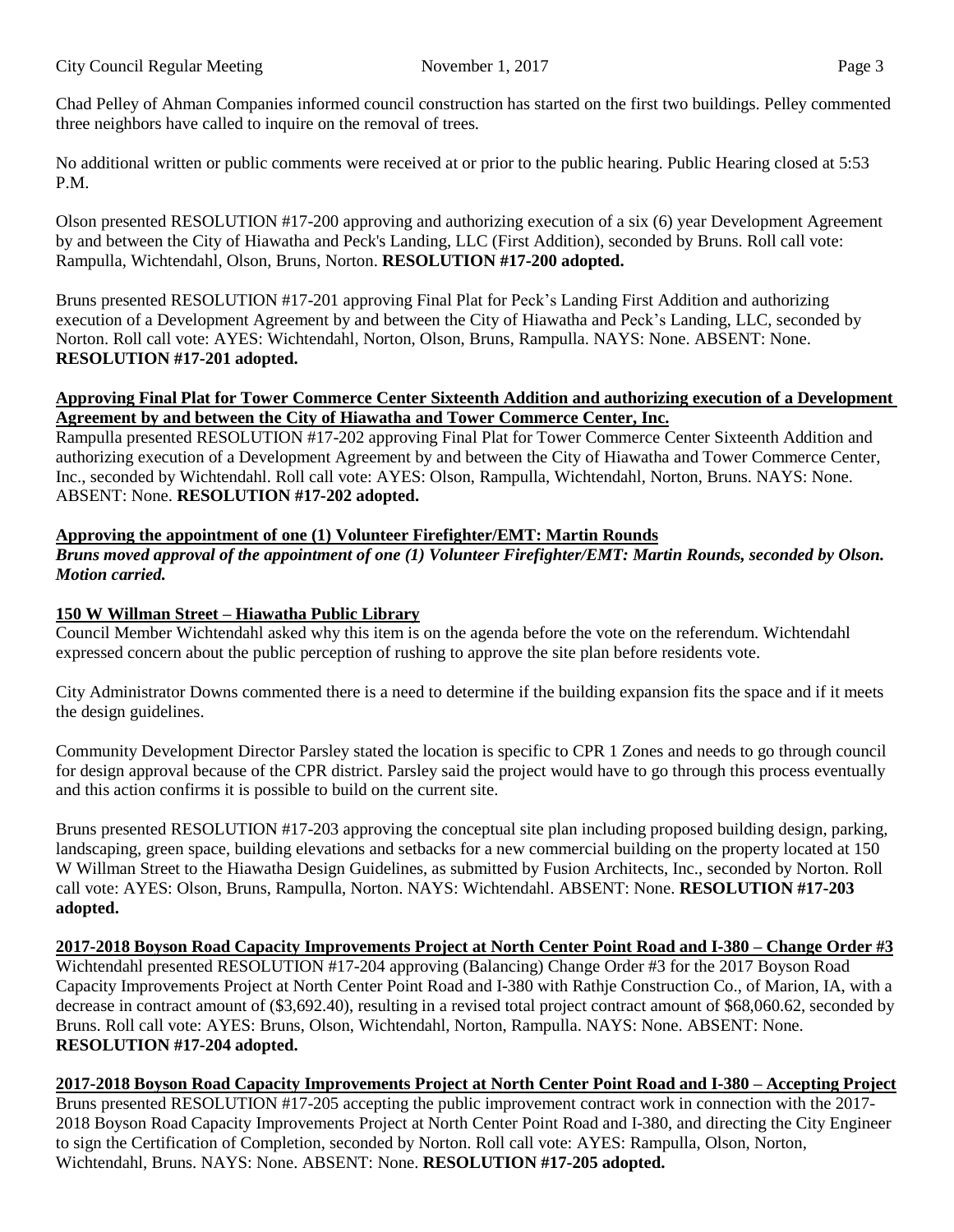## **2017-2018 Boyson Road Capacity Improvements Project at North Center Point Road and I-380 – Final Pay Estimate #2**

Olson presented RESOLUTION #17-206 accepting the 2017 Boyson Road Capacity Improvements Project at North Center Point Road and I-380, constructed by Rathje Construction Co., of Marion, IA, and approving application for (Final) Pay Estimate #2 and directing City Clerk to make payment to Rathje Construction Co., of Marion, IA, in the amount of \$0.00 immediately. Five (5) percent retainage in the amount of \$3,399.30 will be released after 30 days has elapsed from the date of acceptance if no claims against the project are filed, seconded by Rampulla. Roll call vote: AYES: Olson, Wichtendahl, Rampulla, Bruns, Norton. NAYS: None. ABSENT: None. **RESOLUTION #17-206 adopted.**

## Authorizing the placement of temporary four way stop signs at the intersection of Willman Street and Center Point **Road until completion of design and installation of a permanent structure**

Rampulla presented RESOLUTION #17-207 authorizing the placement of temporary four way stop signs at the intersection of Willman Street and Center Point Road until completion of design and installation of a permanent structure, seconded by Bruns. Roll call vote: AYES: Wichtendahl, Rampulla, Bruns, Olson, Norton. NAYS: None. ABSENT: None. **RESOLUTION #17-207 adopted.**

Possible Closed Session as per Iowa Code 21.5(j) to discuss the possible purchase of particular real estate *Bruns moved entering into a closed session as per Iowa Code 21.5(j) to discuss the possible purchase of particular real estate at 6:03 P.M., seconded by Rampulla. Roll call vote: AYES: Olson, Bruns, Rampulla, Wichtendahl, Norton. NAYS: None. ABSENT: None. Motion carried.* 

*Bruns moved to go out of closed session and entering into regular session at 6:35 P.M., seconded by Wichtendahl. Roll call vote: AYES: Bruns, Norton, Wichtendahl, Olson, Rampulla. NAYS: None. ABSENT: None.* 

**Discussion/Possible Action regarding possible purchase of particular real estate discussed in closed session** Bruns presented RESOLUTION #17-208 authorizing City Administrator and City Attorney to proceed with negotiations with property owner for purchase of property discussed in closed session, seconded by Olson. Roll call vote: AYES: Wichtendahl, Rampulla, Norton, Olson, Bruns. NAYS: None. ABSENT: None. **RESOLUTION #17-208 adopted.**

Possible Closed Session as per Iowa Code 21.5(j) to discuss the possible purchase of particular real estate Wichtendahl moved entering into a closed session as per Iowa Code 21.5(j) to discuss the possible purchase of particular real estate at 6:38 P.M., seconded by Olson. Roll call vote: AYES: Norton, Rampulla, Wichtendahl, Olson, *Bruns. NAYS: None. ABSENT: None. Motion carried.*

Rampulla moved to go out of closed session and entering into regular session at 6:50 P.M., seconded by Wichtendahl. *Roll call vote: AYES: Olson, Norton, Bruns, Rampulla, Wichtendahl. NAYS: None. ABSENT: None.*

**Discussion/Possible Action regarding possible purchase of particular real estate discussed in closed session** Rampulla presented RESOLUTION #17-209 authorizing City Administrator to enter into a purchase agreement for property discussed in closed session, seconded by Olson. Roll call vote: AYES: Bruns, Wichtendahl, Norton, Rampulla, Olson. NAYS: None. ABSENT: None. **RESOLUTION #17-209 adopted.**

Possible Closed Session as per Iowa Code  $21.5(1)(j)$  to discuss the possible sale of particular real estate Bruns moved entering into a closed session as per Iowa Code 21.5(1)(j) to discuss the possible sale of particular real *estate at 6:54 P.M., seconded by Rampulla. Roll call vote: AYES: Norton, Olson, Wichtendahl, Rampulla, Bruns. NAYS: None. ABSENT: None. Motion carried.*

Rampulla moved to go out of closed session & entering into regular session at 7:16 P.M., seconded by Wichtendahl. *Roll call vote: AYES: Olson, Norton, Wichtendahl, Rampulla, Bruns. NAYS: None. ABSENT: None.*

**Discussion/Possible Action regarding the possible sale of particular real estate discussed in closed session** Wichtendahl presented RESOLUTION #17-210 authorizing City Administrator to enter into negotiations and discussions for possible sale of particular real estate discussed in closed session, seconded by Olson. Roll call vote: AYES: Norton, Bruns, Wichtendahl, Olson, Rampulla. NAYS: None. ABSENT: None. **RESOLUTION #17-210 adopted.**